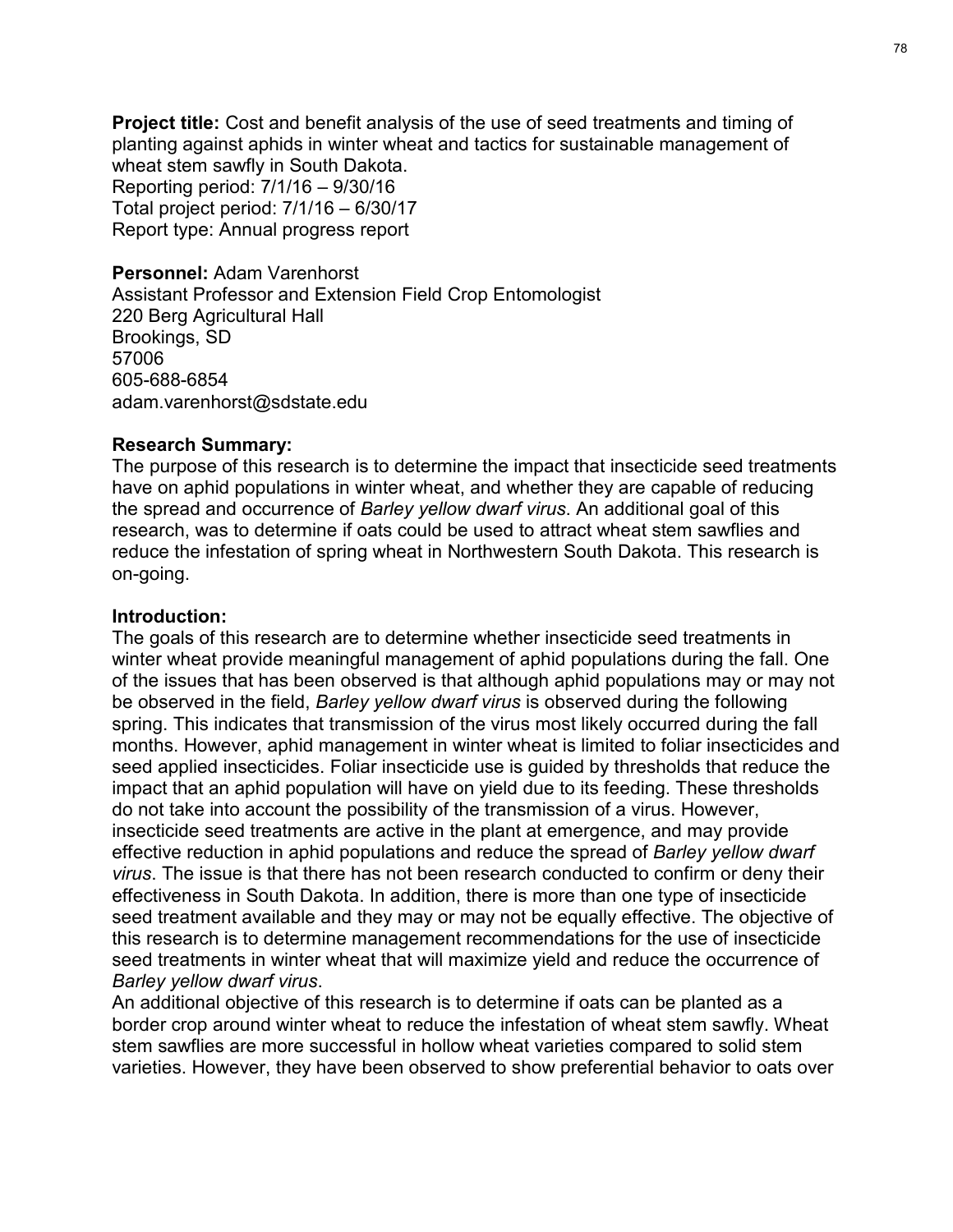wheat. Previous studies have also observed that wheat stem sawfly injury can be reduced by mixing hollow and solid stem wheat varieties.

#### Methods:

Spring wheat was planted in a collaborator field near Bison, SD. For this study there were two fields. The first field was bordered by Forefront HRS spring wheat, which has hollow stems. The second field was bordered by the Horsepower oats variety. Within each field there were three treatments that consisted of 1) 100% Mott spring wheat (solid stem variety), 2) 100% Forefront HRS (hollow stem variety), or 3) 50% Mott: 50% Forefront. Each treatment was replicated in 10 blocks within the field. Plots were 5'x30'. The spring wheat trial was planted on April 13, 2016. 20 stems from each plot were to <sup>79</sup><br>wheat. Previous studies have also observed that wheat stem sawfly injury can be<br>reduced by mixing hollow and solid stem wheat varieties.<br>Spring wheat was planted in a collaborator field near Bison, SD. For this study <sup>79</sup><br>wheat. Previous studies have also observed that wheat stem sawfly injury can be<br>reduced by mixing hollow and solid stem wheat varieties.<br>Spring wheat, which that<br>were two fields. The first field was bordered by Forefr sampled due to limited availability of plants. The project was harvested in July, and we are waiting to receive harvest data. Wheat straw was collected after harvest to be analyzed for the presence of wheat stem sawfly larvae. wheat. Previous studies have also observed that wheat stem sawfly injury can be reduced by mixing hollow and solid stem wheat varieties.<br>Spring wheat was planted in a collaborator field near Bison, SD. For this study there Methods:<br>
Spring wheat was planted in a collaborator field near Bison, SD. For this study there<br>
syrence two fields. The first field was bordered by Forefront HRS spring wheat, which has<br>
hollow stems. The second field was spiring writen was pianted in a coinauodicular linear lasting, 50. For unis study intereducted by Forefront HRS spring wheat, which has hollow stems. The second field was bordered by Forefront HRS spring wheat, which has h wire wire in this the two measured by the Horsepower cals variety. Within each field there were three terestented by the Horsepower cals variety. Within each field there were three terestents that consisted of 1) 100% Most

Winter wheat will be planted during September and October in Volga, SD for the seed and late planting. The winter wheat variety Oahe will be used for all treatments. This experiment will consist of six treatments: 1) untreated control, 2) Gaucho 600, 3) insecticide. Each treatment will be replicated in 20 blocks. Aphid counts in each plot will during 2017.

## Description of Accomplishments:

## Spring wheat wheat stem sawfly objective:

During 2016 wheat and oats were purchased for the project. The project was planted near Bison, SD. Yield data were collected, but are yet to be analyzed. Winter wheat insecticide seed treatment objective:

Space at the Volga Research Farm was reserved for the winter wheat research. Wheat was purchased for the project. Seed treatment chemicals were obtained from Bayer CropSciences and Sygnenta. Wheat was treated with the seed treatments during September. The field at Volga has been prepared, and will be planted when the weather permits.

## Projections:

Based on the current status of the experiments the seed treatment experiment should produce valuable data after its completion next summer. However, due to complications with herbicide drift the wheat stem sawfly research may not produce substantial results.

## Publications/Data:

Varenhorst, A., P. Wagner, and A. Bachmann. 2016. Scouting winter wheat for aphid pests. iGrow, South Dakota State University Extension. 9/15/2016.